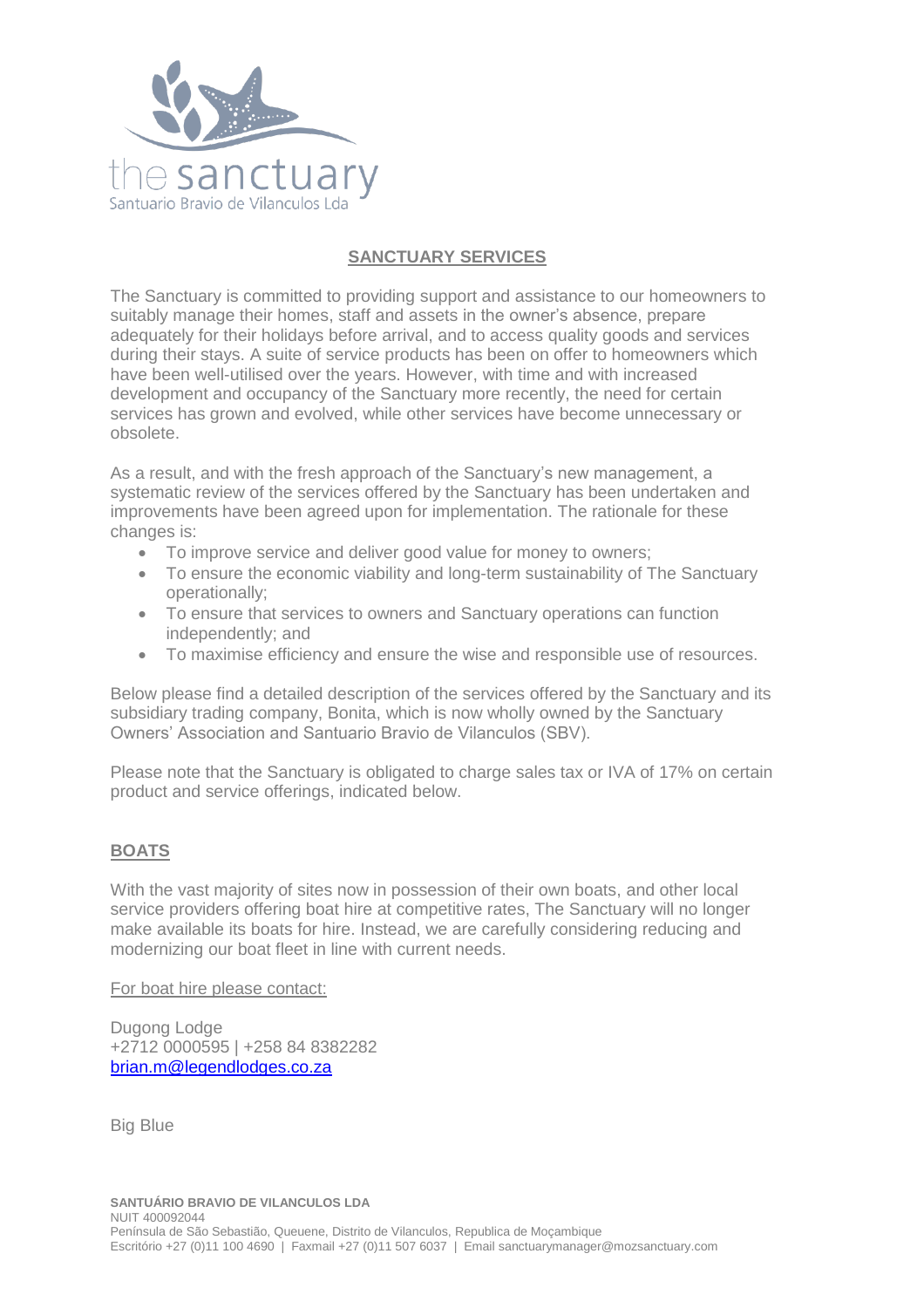

+258 566 5006 imokennedy@gmail.com or [raphael@bigbluevilankulo.com](mailto:raphael@bigbluevilankulo.com)

Boat transfers may still be arranged with the Sanctuary for guests or service providers as required. The cost of a boat transfer is MZN8,500 (excl. IVA) for the 6-seater San Sebastian, or MZN12,500 (excl. IVA) for the 10- to 12-seater Grunter. This fee includes the services of a skipper. Fuel is excluded and invoiced separately.

## **BOAT LAUNCHING**

The Sanctuary provides a boat launching service to site owners to deploy their boats before arrival.

An increase in the boat launching fee will be implemented at a new rate of MZN2,000 (excl. IVA) per launch, which includes the hosing down and greasing of boat trailers after launching.

## **AIRPORT – HARBOUR TRANSFERS**

Vehicle transfers may be booked with the Sanctuary on our 12-seater transfer vehicle with a trailer for luggage. Sanctuary staff will meet you at the airport and escort you to the harbor to your waiting boat and are able to assist with other needs in town such as the purchase of fresh seafood or a quick supermarket or ATM stop (provided there are no other transfers booked – in such cases, a taxi may be arranged). Sanctuary staff may also assist with the hire of porters on the beach if required.

The rate for vehicle transfers has been increased to MZN2,000 (excl. IVA) per one-way trip to account for the rising operational costs of this service.

#### **PARKING**

Sanctuary guests who drive and would like to leave their vehicles in Vilanculos may make use of the Hotel Dona Ana parking facilities. The hotel is under new management which has resulted in the implementation of a daily fee for making use of the hotel's parking. The Sanctuary has been granted a discounted rate of US\$10 per vehicle per day for owners who pre-arrange parking via the Sanctuary office. The normal parking fee is US\$15 per day. Please advise us in advance should you wish to make use of this facility.

Sanctuary management are investigating alternative parking sites in Vilanculos and will issue an update when other options have been secured.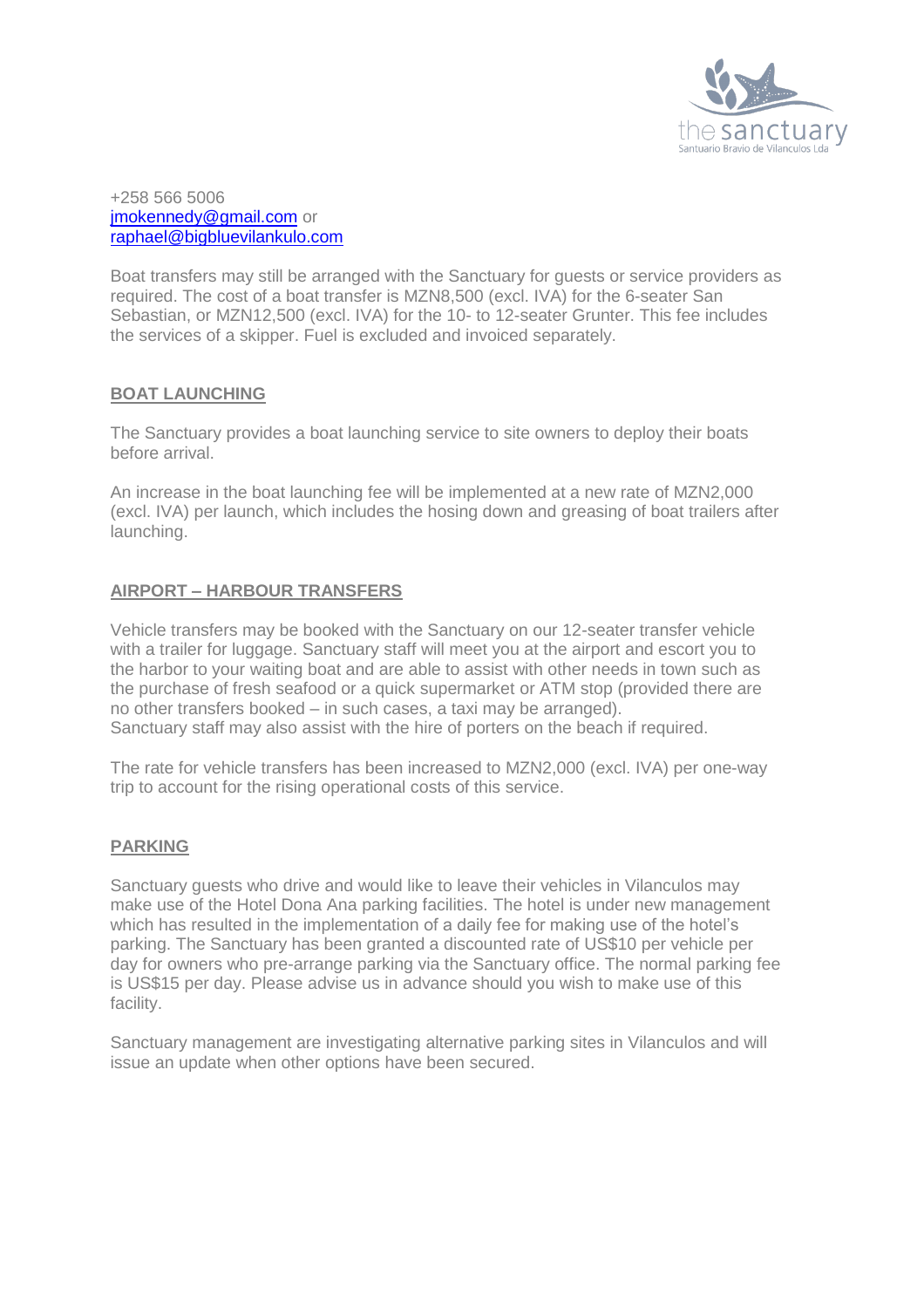

## **PORTERS**

To facilitate the transfer of luggage between the transfer vehicle and your boat, we recommend that at least one porter is engaged at the harbor to assist the driver and your skipper with loading and offloading. Sanctuary staff are able to arrange porters on your behalf.

The recommended rate for the services of a porter is MZN100 to be paid directly by the guest to the assistant. Please let our team in town know if you would prefer not to make use of a porter so that they may communicate this.

Sanctuary staff routinely provide assistance with luggage at the airport as part of the transfer service. Should you require an additional airport porter, the recommended tipping rate is MZN50.

#### **REFUSE COLLECTION**

The Sanctuary collects household refuse from every site on a Monday. This refuse collection is included in site levies.

Additional collection of garden refuse or building rubble may be arranged for a fee as follows (excl. IVA):

| Dugong zone                                   | MZN | 1,250,00 |
|-----------------------------------------------|-----|----------|
| Marape zone                                   | MZN | 1 750.00 |
| Mazarette zone                                | MZN | 1500.00  |
| Worlds View zone                              | M7N | 1500.00  |
| Casual labour to load and offload as required | MZN | 200 OC   |

#### **WATER**

The Sanctuary, as a recognized conservation area, places great importance on the wise and careful use of water as a limited natural resource. Water infrastructure is closely managed, and plans are underway to upgrade and improve systems for the provision and storage of water.

Water is supplied by the Sanctuary to sites, and billed nominally as follows:

| Number of litres     | Rate per litre (MZN) |
|----------------------|----------------------|
| $0 - 5,000 L$        | Free                 |
| $>5,000 - 100,000$   | 0.05                 |
| $>100,000 - 130,000$ | 0.10                 |
| $>130,000 - 160,000$ | 0.20                 |
| $>160,000 - 190,000$ | 0.40                 |
| $>190,000 - 220,000$ | 0.80                 |
| >220,000             | 1.60                 |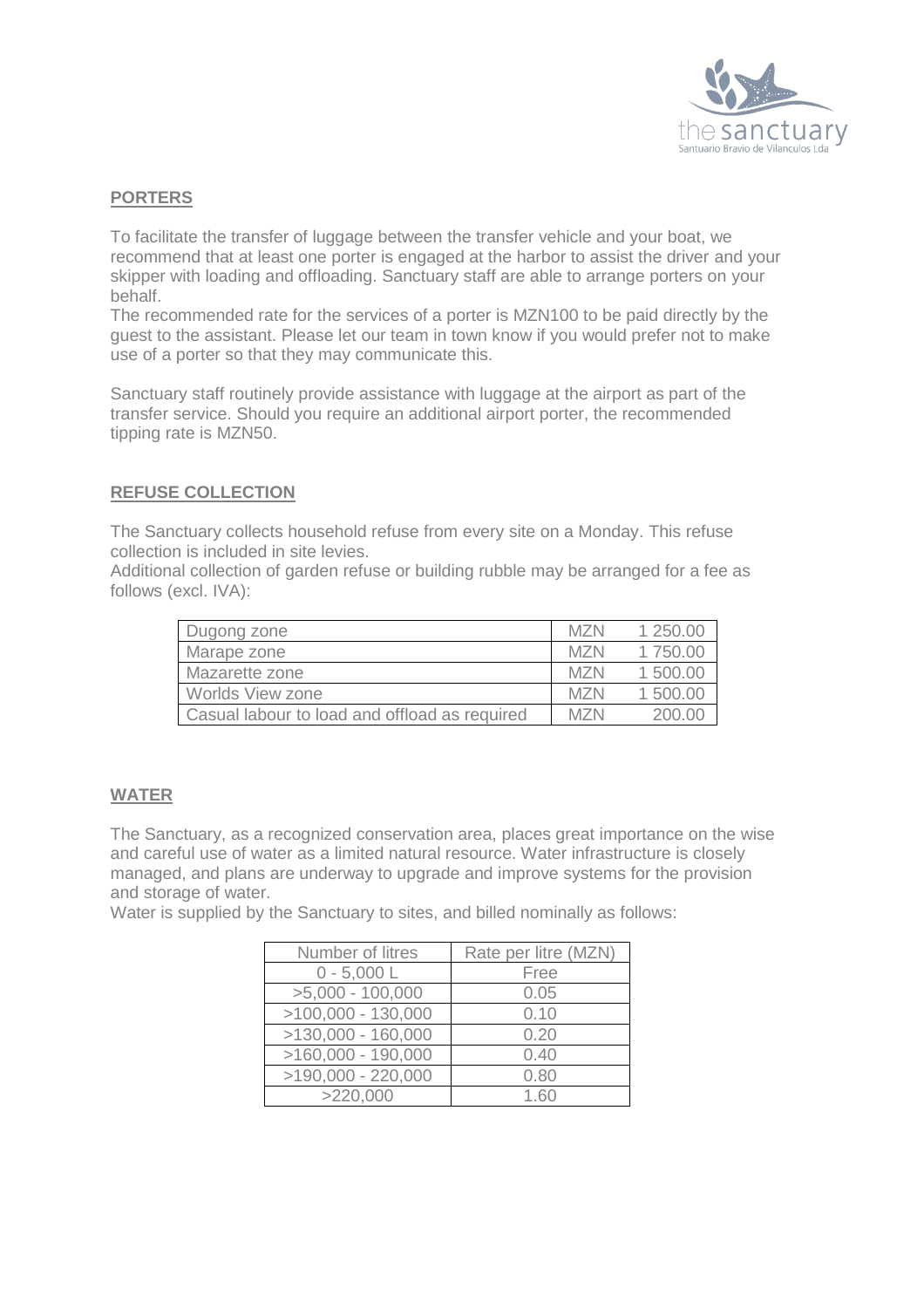

# **LOGISTICS**

We are able to receive deliveries on behalf of owners at our Vilanculos office and arrange for their shipping to site. Logistics fees for labour to offload and load trucks and boats, and transport of goods by dhow to The Sanctuary will be charged to owners at cost.

In the event that a load is held at the Sanctuary office prior to shipping, a small handling fee of MZN1,500 will be incurred.

#### **HOME MANAGEMENT**

The Sanctuary offers a comprehensive Home Management service on a subscription basis, which includes:

- Supervision and management of site staff;
- A weekly site visit by our Home Manager and Maintenance Assistant;
- The completion of a detailed checklist covering site cleanliness, hygiene, and maintenance;
- Weekly boat inspections, boat washing, minor boat maintenance, trailer greasing, and boathouse maintenance;
- Biannual stock takes and deep cleaning of sites;
- Staff training:
- Sourcing and provision of cleaning supplies;
- Small routine repairs;
- Routine spraying of sites for mosquitoes and palm flies;
- Liaison with external service providers for larger building maintenance or repair projects;
- Regular correspondence with owners on the progress of maintenance projects;
- Quarterly reports sent to owners.

Please contact the Sanctuary office for more information.

#### **HUMAN RESOURCES MANAGEMENT**

The Sanctuary in most instances employs site staff on behalf of the site owners and renders a Human Resources Management service to these sites. This includes:

- Management of leave and time off;
- Performance management;
- Payment of salaries, taxes and other statutory requirements;
- Compliance with labour legislation;
- Employee wellness;
- Implementation of disciplinary processes;
- Recommendations and advice on HR matters.

For non-Home Management subscribers, a fee of MZN1,000 (excl. IVA) per staff member per month will be charged for Human Resources Management services rendered. An agreement will be circulated to owners for signing.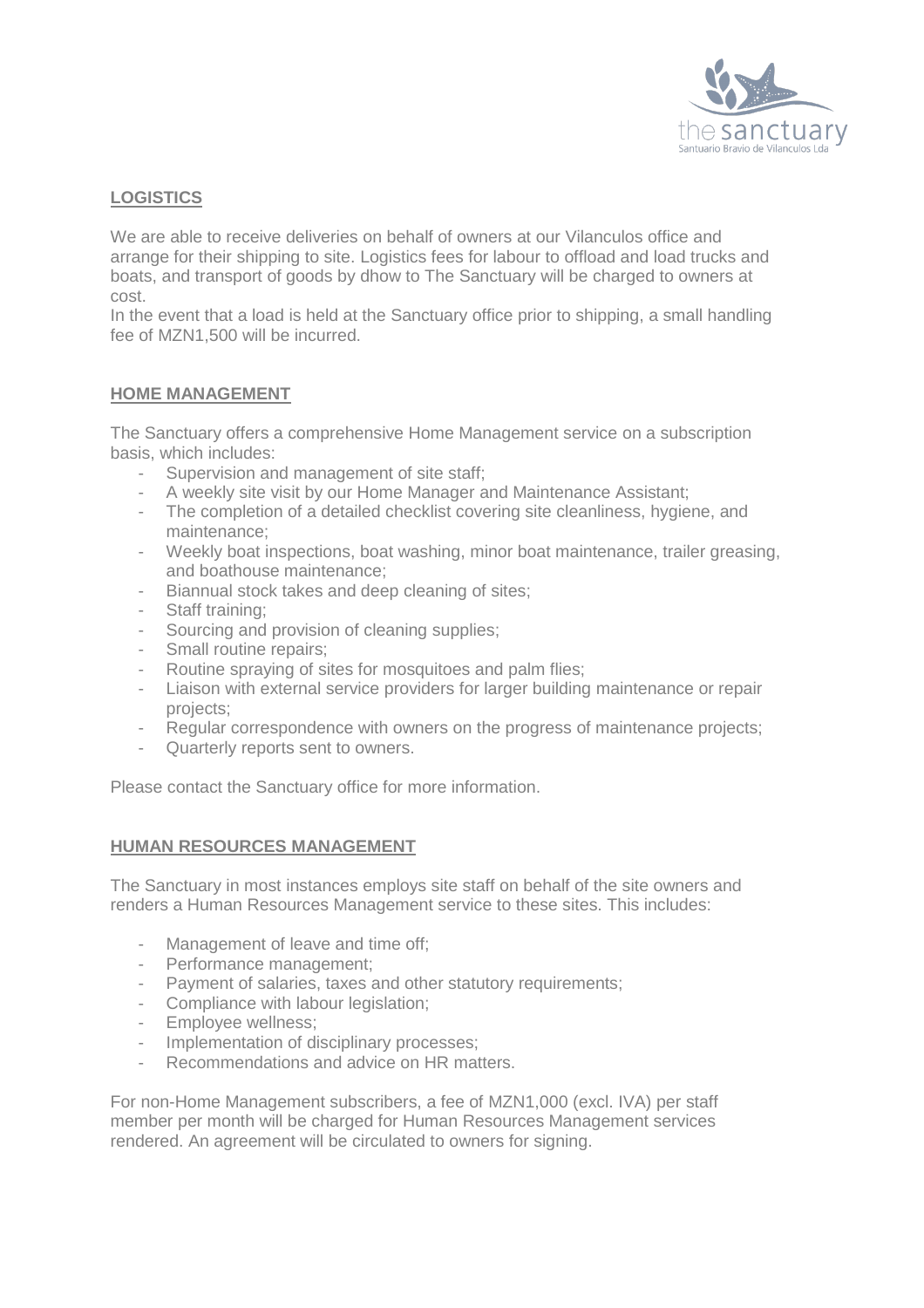

The Sanctuary supplies staff food to site staff monthly by arrangement. Staff food is invoiced to owners with a 15% handling fee, which includes delivery to site.

Casual labour may be arranged via the Sanctuary office as required. The rate is MZN200 per day for unskilled labour, with normal working hours set at 7:00 – 12:00 and 13:00 – 16:00 with a one-hour break for lunch. Casual workers ordinarily supply their own lunch. Casual skilled labour may be requested and contracted depending upon availability. Rates for skilled labour will need to be negotiated depending on the scope of the work required.

#### **BUILDING MAINTENANCE AND REPAIRS**

The Sanctuary is able to arrange and coordinate building and vehicle maintenance projects on behalf of owners, however this service is limited to Home Management subscribers.

Maintenance supplies and equipment can be sourced and supplied by The Sanctuary. A 15% handling fee will apply for procurement and delivery to site. Logistics costs may be billed separately based on the nature of the supplies. Building maintenance supplies require payment upon receipt of a quotation in order to proceed.

## **FUEL AND GAS**

Fuel is supplied by the Sanctuary in 20-Litre containers to facilitate transport from Vilanculos and loading for deliveries. The cost of fuel is calculated based on the price from our suppliers in town, with a 20% markup to cover the cost of bulk transportation and delivery to site and IVA of 17%.

We are happy to accept returns and issue refunds on unused fuel.

Gas is similarly purchased by the Sanctuary in bulk and held on the reserve for issuing to sites. Gas, like fuel, is supplied with a 20% handling fee.

Please note that due to the location of Linene and Chilonzuine Islands and the impact of tides, special arrangements are needed for deliveries to these sites.

#### **PROVISION OF GROCERIES**

The Sanctuary continues to source food and other supplies from Vilanculos, which is remarkably well-provisioned. However, we have found that stock availability and consistency of quality does vary widely. Fortunately, The Sanctuary has recently formed relationships with a number of reliable grocers who are able to supply high quality, reasonably-priced goods, and can source almost anything if given sufficient time to do so.

We can procure and supply simple grocery orders with a minimum of 24 hours' notice; however, under these terms we are unable to guarantee availability of any item.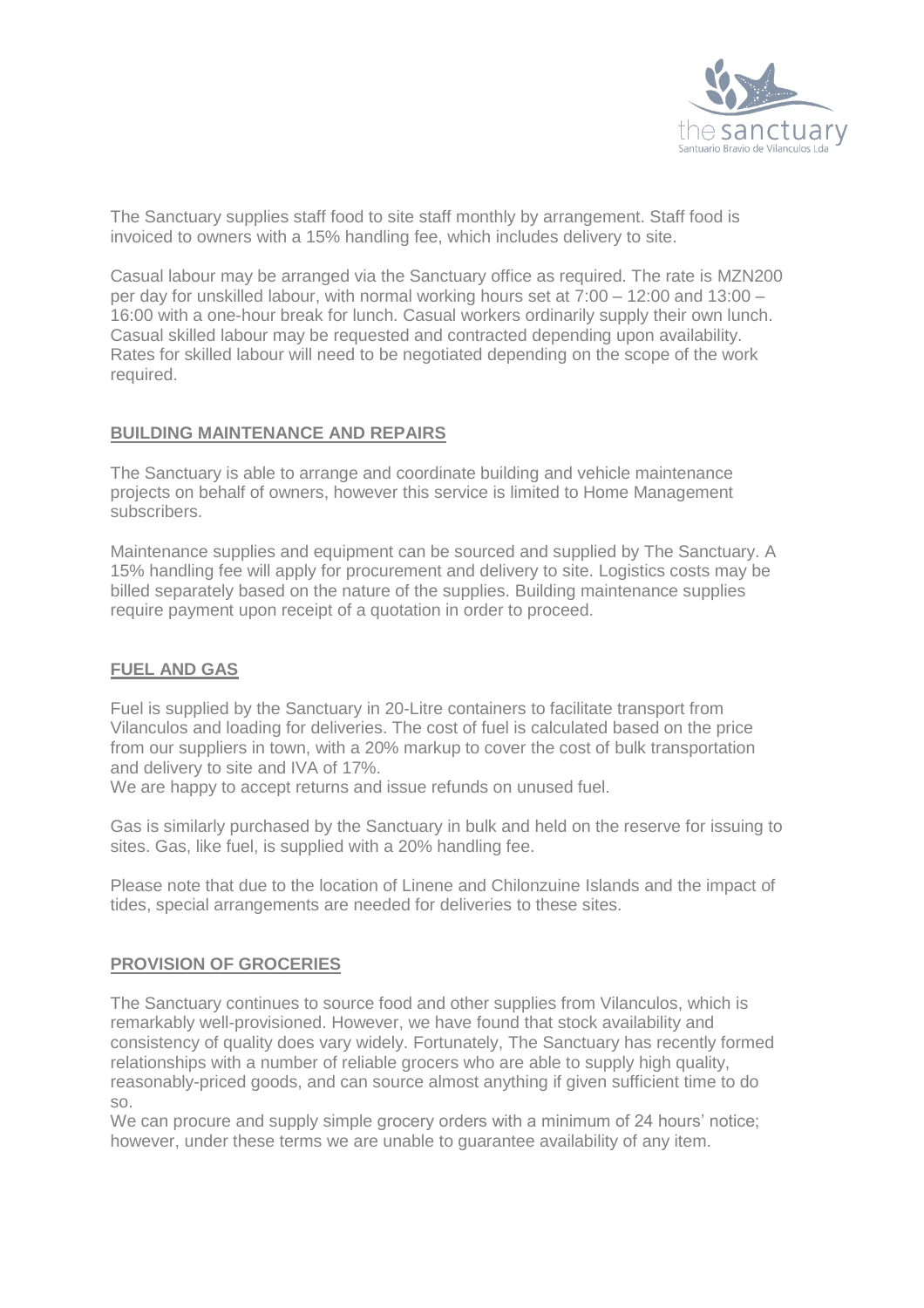

We therefore encourage all visitors to the Sanctuary to submit grocery orders 7-14 days before their visit in order for us to adequately source all supplies and prevent disappointment.

We require a deposit of MZN1,200 per person per day payable on receipt of a quotation in order to process grocery orders.

Our grocery provision service includes purchase, collection, delivery to the Sanctuary by boat, and delivery to site 24 hours before your arrival. The Sanctuary charges a handling fee of 15% of the value of your grocery order to cover these costs. All deliveries are included in this handling fee.

Please note that due to the location of Linene and Chilonzuine Islands and the impact of tides, special arrangements are needed for deliveries to these sites

Please find attached the new Sanctuary grocery order form.

#### **BONITA SHOP**

The Sanctuary shop was developed at a time when the need was great amongst both homeowners and the local community. In recent times, however, community "spaza shops" have sprung up around the Sanctuary and we have lost a significant portion of our client base. Given the range of new suppliers and subsequent availability of highquality groceries on order, and taking into account the costs of equipping and staffing the shop, the decision has been taken to close the facility in its current form and to repurpose the space for storage, office space for key operations staff and potentially as additional basic accommodation for contractors and labourers.

A small quantity of emergency groceries will be kept on site to supply urgent short-term needs as they arise. Goods that will be locally available from the supply store are:

Dishwashing liquid Laundry soap Insect spray Soap bars Shampoo **Toothbrushes Toothpaste** Tampons Deodorant Sunscreen Pasta Rice Bread flour Yeast Salt **Sugar** Ground coffee Instant coffee Tea

Breakfast cereal (Muesli, Rice Krispies) Milk Ultra-Mel custard Long-life cream Canned tuna Canned tomato Cooking oil Lemon juice Mayonnaise Jelly Jam Tennis biscuits Condensed milk Bottled water, 500ml Bottled water, 1.5L Butter Gouda cheese Chicken breasts White wine – Sauvignon blanc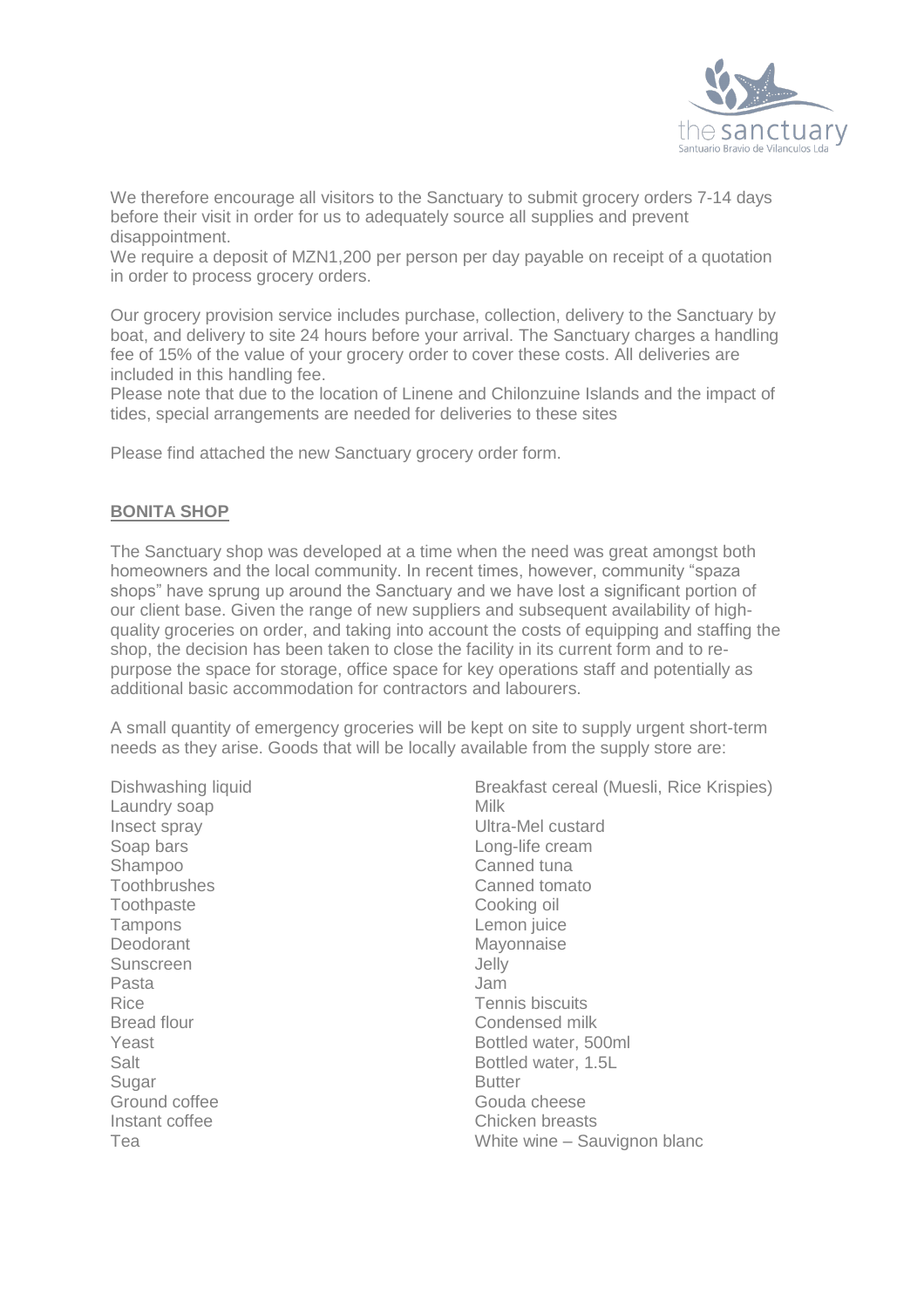

Red wine – Merlot Gordon's gin Jameson whiskey Soft drinks and local beers: Sprite, Fanta Orange, Coke, Tonic Water, Soda Water, 2M

#### **RETURNS POLICY**

Returns will be accepted on full 20L fuel containers supplied by The Sanctuary, and on canned beverages in unopened six-packs.

Regrettably the Sanctuary is no longer able to accept returns on any other grocery items.

#### **CHECK-IN AND CHECK-OUT SERVICE**

The Sanctuary Holiday Arrangements team will visit your site shortly after your arrival to confirm the receipt of all provisions ordered and attend to any queries. We strive for excellence so please feel free to report any issues with quality to us so that we can continue to improve service. Please also report any home maintenance concerns so that they can be attended to promptly.

On your day of departure, our Holiday Arrangements team will again visit you to collect unused fuel and unopened canned beverages for return and a credit to your account, and to request your feedback about your stay. Please ensure that you liaise closely with Sanctuary staff around returns to prevent any misallocations or misplacement of goods for return.

#### **AIRTIME AND DATA**

The most widely available cellular network coverage on the Sanctuary is Vodacom. We are able to purchase local Vodacom SIM cards, airtime and/or data on behalf of owners for use on the Sanctuary. Please inform our holiday arrangements team of your airtime and data needs when booking your stay.

We are also able to provide airtime to site staff on the owners' site account upon request. should owners wish to do so.

The cost of prepaid data bundles is currently as follows:

| 1 GB  | <b>MZN120</b>  |
|-------|----------------|
| 2GB   | <b>MZN220</b>  |
| 2.5GB | <b>MZN300</b>  |
| 5GB   | <b>MZN500</b>  |
| 10GB  | <b>MZN1000</b> |
| 15GB  | <b>MZN1500</b> |